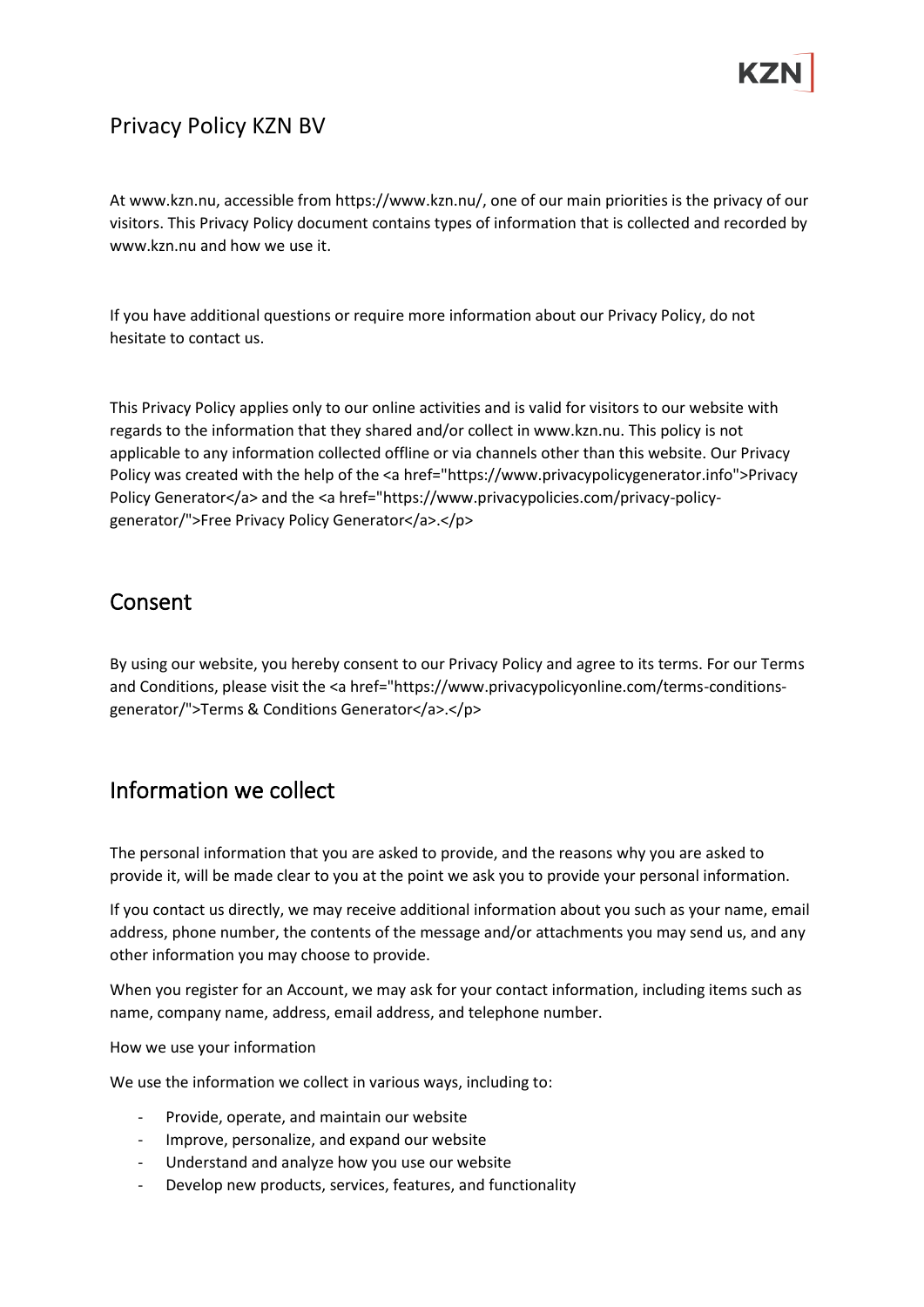- Communicate with you, either directly or through one of our partners, including for customer service, to provide you with updates and other information relating to the website, and for marketing and promotional purposes
- Send you emails
- Find and prevent fraud

# Log Files

www.kzn.nu follows a standard procedure of using log files. These files log visitors when they visit websites. All hosting companies do this and a part of hosting services' analytics. The information collected by log files include internet protocol (IP) addresses, browser type, Internet Service Provider (ISP), date and time stamp, referring/exit pages, and possibly the number of clicks. These are not linked to any information that is personally identifiable. The purpose of the information is for analyzing trends, administering the site, tracking users' movement on the website, and gathering demographic information.

### Cookies and Web Beacons

<p>Like any other website, www.kzn.nu uses 'cookies'. These cookies are used to store information including visitors' preferences, and the pages on the website that the visitor accessed or visited. The information is used to optimize the users' experience by customizing our web page content based on visitors' browser type and/or other information.

For more general information on cookies, please read href="https://www.cookieconsent.com/what-are-cookies/">"What Are Cookies" from Cookie Consent</a>.</p>

Google DoubleClick DART Cookie

Google is one of a third-party vendor on our site. It also uses cookies, known as DART cookies, to serve ads to our site visitors based upon their visit to www.website.com and other sites on the internet. However, visitors may choose to decline the use of DART cookies by visiting the Google ad and content network Privacy Policy at the following URL – <a

href="https://policies.google.com/technologies/ads">https://policies.google.com/technologies/ads<  $/$ a>< $/$ p>

# Advertising Partners Privacy Policies

You may consult this list to find the Privacy Policy for each of the advertising partners of www.kzn.nu.

Third-party ad servers or ad networks uses technologies like cookies, JavaScript, or Web Beacons that are used in their respective advertisements and links that appear on www.kzn.nu, which are sent directly to users' browser. They automatically receive your IP address when this occurs. These technologies are used to measure the effectiveness of their advertising campaigns and/or to personalize the advertising content that you see on websites that you visit.

Note that www.kzn.nu has no access to or control over these cookies that are used by third-party advertisers.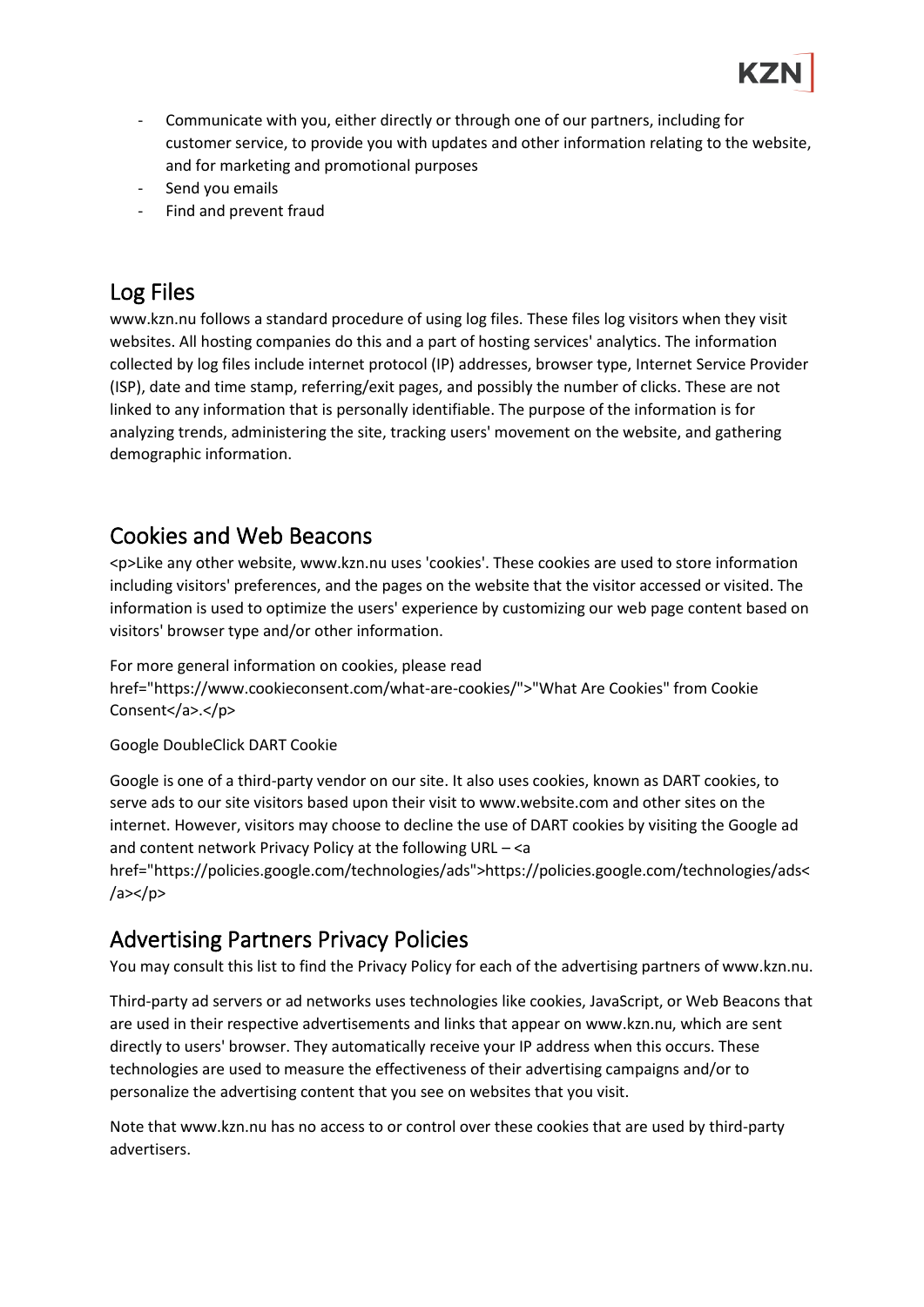# Third Party Privacy Policies

www.kzn.nu's Privacy Policy does not apply to other advertisers or websites. Thus, we are advising you to consult the respective Privacy Policies of these third-party ad servers for more detailed information. It may include their practices and instructions about how to opt-out of certain options.

You can choose to disable cookies through your individual browser options. To know more detailed information about cookie management with specific web browsers, it can be found at the browsers' respective websites.

# CCPA Privacy Rights (Do Not Sell My Personal Information)

Under the CCPA, among other rights, California consumers have the right to:

- Request that a business that collects a consumer's personal data disclose the categories and specific pieces of personal data that a business has collected about consumers.
- Request that a business delete any personal data about the consumer that a business has collected.
- Request that a business that sells a consumer's personal data, not sell the consumer's personal data.
- If you make a request, we have one month to respond to you. If you would like to exercise any of these rights, please contact us.

# GDPR Data Protection Rights

We would like to make sure you are fully aware of all of your data protection rights. Every user is entitled to the following:

- The right to access You have the right to request copies of your personal data. We may charge you a small fee for this service.
- The right to rectification  $-$  You have the right to request that we correct any information you believe is inaccurate. You also have the right to request that we complete the information you believe is incomplete.
- The right to erasure You have the right to request that we erase your personal data, under certain conditions.
- The right to restrict processing You have the right to request that we restrict the processing of your personal data, under certain conditions.
- The right to object to processing You have the right to object to our processing of your personal data, under certain conditions.
- The right to data portability You have the right to request that we transfer the data that we have collected to another organization, or directly to you, under certain conditions.

If you make a request, we have one month to respond to you. If you would like to exercise any of these rights, please contact us.